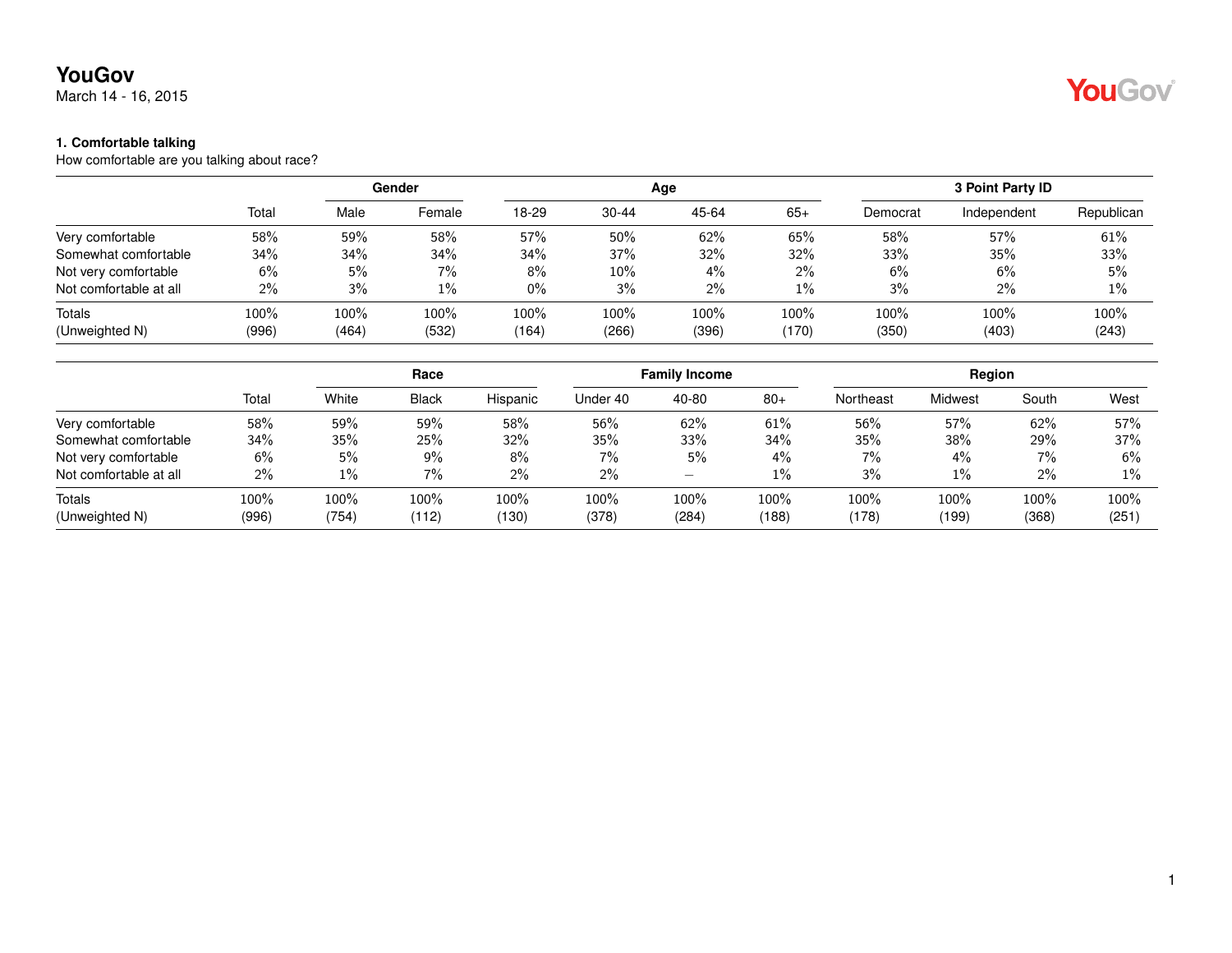March 14 - 16, 2015

# YouGov®

#### **2. Importance of identity**

How important is your racial identity to you?

|                      |       |       | Gender |       |           | Age   | 3 Point Party ID |          |             |            |
|----------------------|-------|-------|--------|-------|-----------|-------|------------------|----------|-------------|------------|
|                      | Total | Male  | Female | 18-29 | $30 - 44$ | 45-64 | $65+$            | Democrat | Independent | Republican |
| Very important       | 27%   | 24%   | 30%    | 33%   | 28%       | 24%   | 27%              | 34%      | 25%         | 22%        |
| Somewhat important   | 30%   | 28%   | 31%    | 32%   | 25%       | 30%   | 32%              | 32%      | 28%         | 28%        |
| Not very important   | 27%   | 28%   | 26%    | 24%   | 30%       | 27%   | 27%              | 21%      | 27%         | 37%        |
| Not important at all | 16%   | 20%   | 12%    | 11%   | 17%       | 19%   | 14%              | 13%      | 20%         | 12%        |
| Totals               | 100%  | 100%  | 100%   | 100%  | 100%      | 100%  | 100%             | 100%     | 100%        | 100%       |
| (Unweighted N)       | (997) | (465) | (532)  | (165) | (268)     | (395) | (169)            | (348)    | (406)       | (243)      |

|                      |       | Race   |       |          | <b>Family Income</b> |       |       | Region    |         |       |       |
|----------------------|-------|--------|-------|----------|----------------------|-------|-------|-----------|---------|-------|-------|
|                      | Total | White  | Black | Hispanic | Under 40             | 40-80 | $80+$ | Northeast | Midwest | South | West  |
| Very important       | 27%   | 17%    | 68%   | 49%      | 34%                  | 23%   | 14%   | 24%       | 19%     | 36%   | 22%   |
| Somewhat important   | 30%   | $30\%$ | 18%   | 38%      | 28%                  | 33%   | 29%   | 29%       | 37%     | 30%   | 22%   |
| Not very important   | 27%   | 34%    | 9%    | 3%       | 21%                  | 29%   | 41%   | 33%       | 26%     | 21%   | 35%   |
| Not important at all | 16%   | 19%    | 4%    | 10%      | 17%                  | 15%   | 15%   | 14%       | 18%     | 13%   | 20%   |
| Totals               | 100%  | 100%   | 100%  | 100%     | 100%                 | 100%  | 100%  | 100%      | 100%    | 100%  | 100%  |
| (Unweighted N)       | (997) | (753)  | (114) | (130)    | (380)                | (284) | (188) | (178)     | (200)   | (368) | (251) |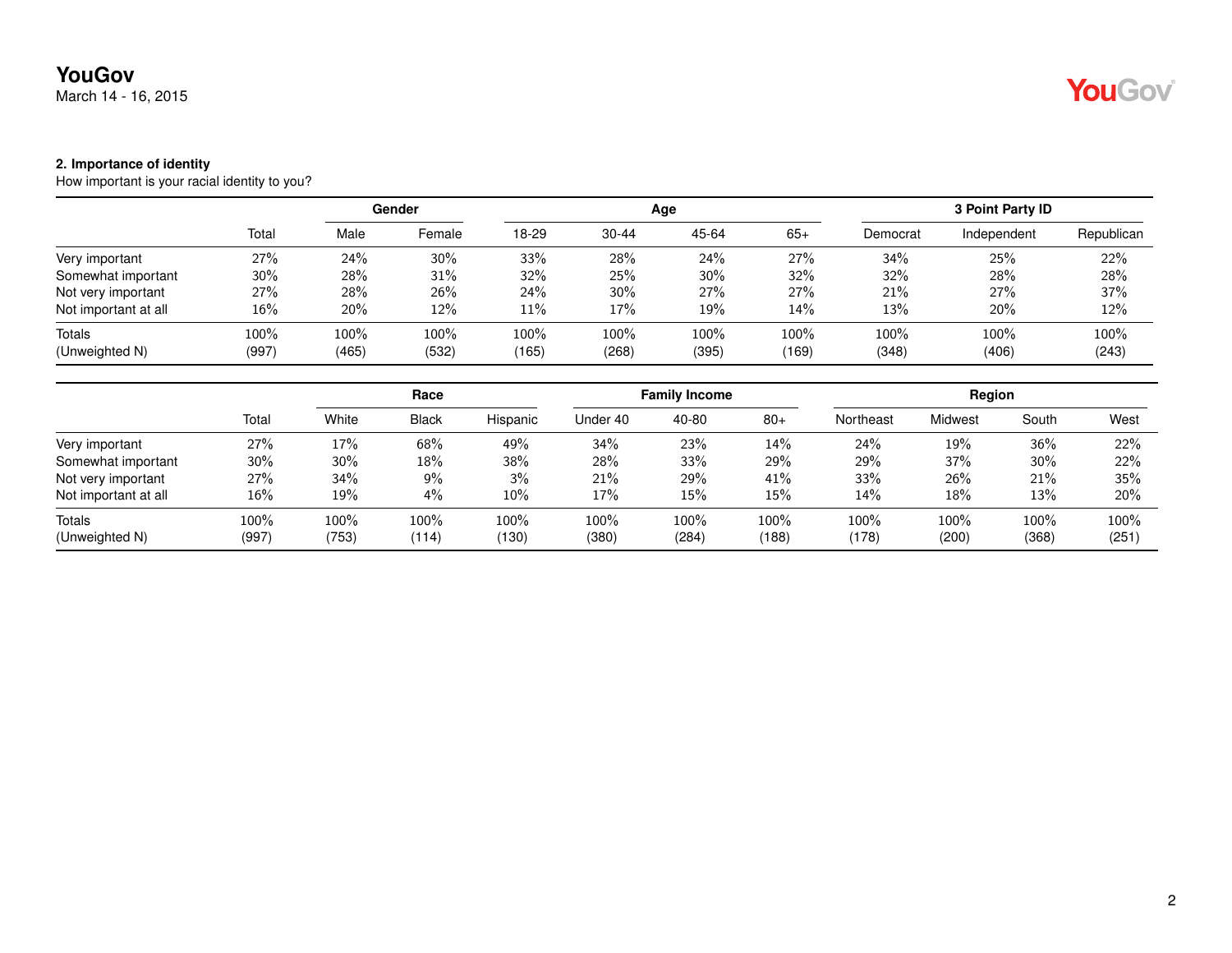March 14 - 16, 2015

# YouGov

### **3. Interracial date**

Have you ever been on a romantic date with someone from a different racial background?

|                   |       |       | Gender |       |           | Age   | 3 Point Party ID                      |          |             |            |
|-------------------|-------|-------|--------|-------|-----------|-------|---------------------------------------|----------|-------------|------------|
|                   | Total | Male  | Female | 18-29 | $30 - 44$ | 45-64 | $65+$                                 | Democrat | Independent | Republican |
| Yes               | 45%   | 46%   | 44%    | 38%   | 50%       | 47%   | 37%                                   | 50%      | 47%         | 32%        |
| <b>No</b>         | 51%   | 48%   | 53%    | 53%   | 43%       | 50%   | 61%                                   | 46%      | 48%         | 64%        |
| Don't remember    | $4\%$ | 6%    | $2\%$  | 7%    | 6%        | 2%    | $1\%$                                 | 4%       | 5%          | 2%         |
| Prefer not to say | 1%    | 1%    | 1%     | 2%    | $1\%$     | $0\%$ | $\hspace{1.0cm} \rule{1.5cm}{0.15cm}$ | $1\%$    | $1\%$       | 1%         |
| Totals            | 100%  | 100%  | 100%   | 100%  | 100%      | 100%  | 100%                                  | 100%     | 100%        | 100%       |
| (Unweighted N)    | (996) | (463) | (533)  | (163) | (269)     | (396) | (168)                                 | (349)    | (404)       | (243)      |

|                          |               | Race             |                  |               | <b>Family Income</b> |               |               | Region        |               |               |               |
|--------------------------|---------------|------------------|------------------|---------------|----------------------|---------------|---------------|---------------|---------------|---------------|---------------|
|                          | Total         | White            | <b>Black</b>     | Hispanic      | Under 40             | 40-80         | $80+$         | Northeast     | Midwest       | South         | West          |
| Yes                      | 45%           | 43%              | 51%              | 48%           | 45%                  | 47%           | 46%           | 36%           | 43%           | 45%           | 51%           |
| <b>No</b>                | 51%           | 54%              | 46%              | 39%           | 49%                  | 51%           | 50%           | 58%           | 52%           | 51%           | 44%           |
| Don't remember           | 4%            | 3%               | $2\%$            | 12%           | 6%                   | $1\%$         | 2%            | 6%            | 3%            | 4%            | 3%            |
| Prefer not to say        | $1\%$         | $1\%$            | $2\%$            | 0%            | $1\%$                | $0\%$         | 1%            | 1%            | 2%            | $1\%$         | $1\%$         |
| Totals<br>(Unweighted N) | 100%<br>(996) | $100\%$<br>(751) | $100\%$<br>(115) | 100%<br>(130) | 100%<br>(377)        | 100%<br>(286) | 100%<br>(187) | 100%<br>(179) | 100%<br>(198) | 100%<br>(368) | 100%<br>(251) |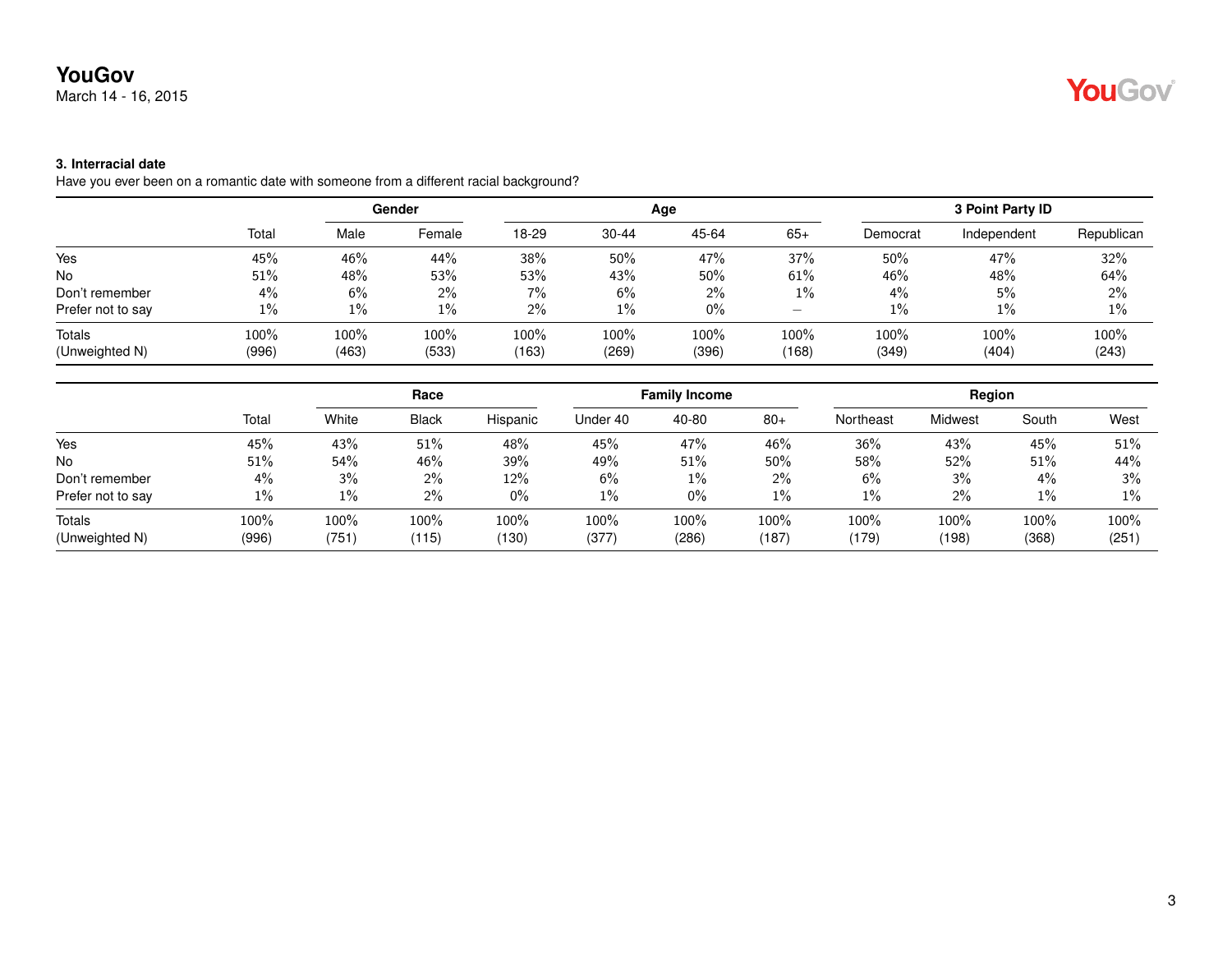March 14 - 16, 2015

#### **4. Worry about racist speech**

Do you ever worry about saying something that sounds racist?

|                   |       | Gender |        |       |           | Age    | 3 Point Party ID |          |             |            |
|-------------------|-------|--------|--------|-------|-----------|--------|------------------|----------|-------------|------------|
|                   | Total | Male   | Female | 18-29 | $30 - 44$ | 45-64  | $65+$            | Democrat | Independent | Republican |
| Yes               | 33%   | 31%    | 35%    | 37%   | 37%       | 29%    | 32%              | 38%      | 30%         | 33%        |
| No                | 58%   | 58%    | 58%    | 56%   | 53%       | 60%    | 64%              | 56%      | 58%         | 61%        |
| Not sure          | 7%    | 9%     | 6%     | $7\%$ | 7%        | $10\%$ | $4\%$            | 5%       | 11%         | 4%         |
| Prefer not to say | $1\%$ | 1%     | 1%     | —     | $2\%$     | $1\%$  | $0\%$            | $1\%$    | 1%          | 2%         |
| Totals            | 100%  | 100%   | 100%   | 100%  | 100%      | 100%   | 100%             | 100%     | 100%        | 100%       |
| (Unweighted N)    | (999) | (465)  | (534)  | (165) | (269)     | (395)  | (170)            | (351)    | (405)       | (243)      |

|                   |       |       | Race         |          |          | <b>Family Income</b> |                          |           | Region  |       |       |  |
|-------------------|-------|-------|--------------|----------|----------|----------------------|--------------------------|-----------|---------|-------|-------|--|
|                   | Total | White | <b>Black</b> | Hispanic | Under 40 | 40-80                | $80+$                    | Northeast | Midwest | South | West  |  |
| Yes               | 33%   | 34%   | 19%          | 42%      | 29%      | 33%                  | 46%                      | 29%       | 34%     | 35%   | 33%   |  |
| <b>No</b>         | 58%   | 58%   | 74%          | 45%      | 61%      | 61%                  | 48%                      | 63%       | 57%     | 57%   | 57%   |  |
| Not sure          | 7%    | $7\%$ | 6%           | 11%      | 8%       | 5%                   | 6%                       | 7%        | 8%      | $7\%$ | 9%    |  |
| Prefer not to say | 1%    | $1\%$ | $1\%$        | $1\%$    | $1\%$    | $0\%$                | $\overline{\phantom{0}}$ | $1\%$     | 2%      | $1\%$ | $1\%$ |  |
| <b>Totals</b>     | 100%  | 100%  | 100%         | 100%     | 100%     | 100%                 | 100%                     | 100%      | 100%    | 100%  | 100%  |  |
| (Unweighted N)    | (999) | (755) | (114)        | (130)    | (380)    | (285)                | (188)                    | (179)     | (199)   | (369) | (252) |  |

# YouGov®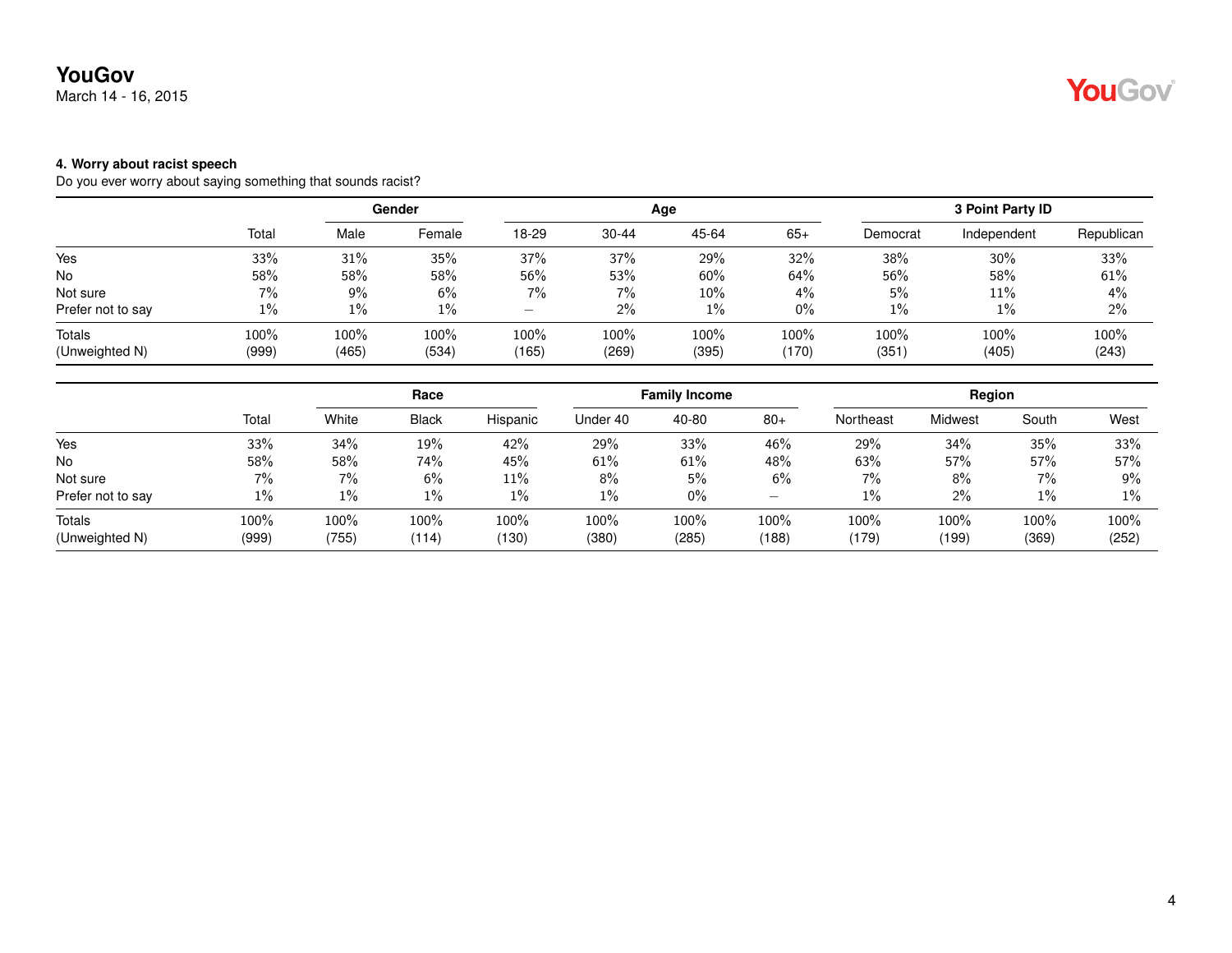March 14 - 16, 2015

#### **5. Said something racist**

Have you ever said anything that people might think is racist?

|                   |       |       | Gender |       |           | Age   | 3 Point Party ID |          |             |            |
|-------------------|-------|-------|--------|-------|-----------|-------|------------------|----------|-------------|------------|
|                   | Total | Male  | Female | 18-29 | $30 - 44$ | 45-64 | $65+$            | Democrat | Independent | Republican |
| Yes               | 44%   | 53%   | 35%    | 37%   | 43%       | 49%   | 43%              | 37%      | 46%         | 48%        |
| <b>No</b>         | 33%   | 26%   | 39%    | 37%   | 38%       | 28%   | $30\%$           | 37%      | 32%         | 28%        |
| Not sure          | 23%   | 20%   | 25%    | 25%   | 18%       | 22%   | 28%              | 25%      | 21%         | 23%        |
| Prefer not to say | $1\%$ | $1\%$ | 1%     | $1\%$ | $1\%$     | $1\%$ | -                | $1\%$    | $1\%$       | 1%         |
| Totals            | 100%  | 100%  | 100%   | 100%  | 100%      | 100%  | $100\%$          | 100%     | 100%        | 100%       |
| (Unweighted N)    | (994) | (463) | (531)  | (163) | (268)     | (394) | (169)            | (349)    | (403)       | (242)      |

|                   |       | Race  |              |          | <b>Family Income</b> |        |                          | Region    |                |       |       |
|-------------------|-------|-------|--------------|----------|----------------------|--------|--------------------------|-----------|----------------|-------|-------|
|                   | Total | White | <b>Black</b> | Hispanic | Under 40             | 40-80  | $80+$                    | Northeast | <b>Midwest</b> | South | West  |
| Yes               | 44%   | 46%   | 22%          | 48%      | 35%                  | 52%    | 55%                      | 48%       | 46%            | 40%   | 45%   |
| No                | 33%   | 29%   | 49%          | 36%      | 38%                  | $30\%$ | 23%                      | 33%       | 27%            | 34%   | 35%   |
| Not sure          | 23%   | 23%   | 29%          | 16%      | 26%                  | $18\%$ | 22%                      | 18%       | 25%            | 26%   | 19%   |
| Prefer not to say | $1\%$ | $1\%$ | $0\%$        | -        | $1\%$                | $0\%$  | $\overline{\phantom{0}}$ | $1\%$     | $2\%$          | $0\%$ | $0\%$ |
| Totals            | 100%  | 100%  | 100%         | 100%     | 100%                 | 100%   | 100%                     | 100%      | 100%           | 100%  | 100%  |
| (Unweighted N)    | (994) | (750) | (115)        | (129)    | (376)                | (286)  | (186)                    | (178)     | (199)          | (367) | (250) |

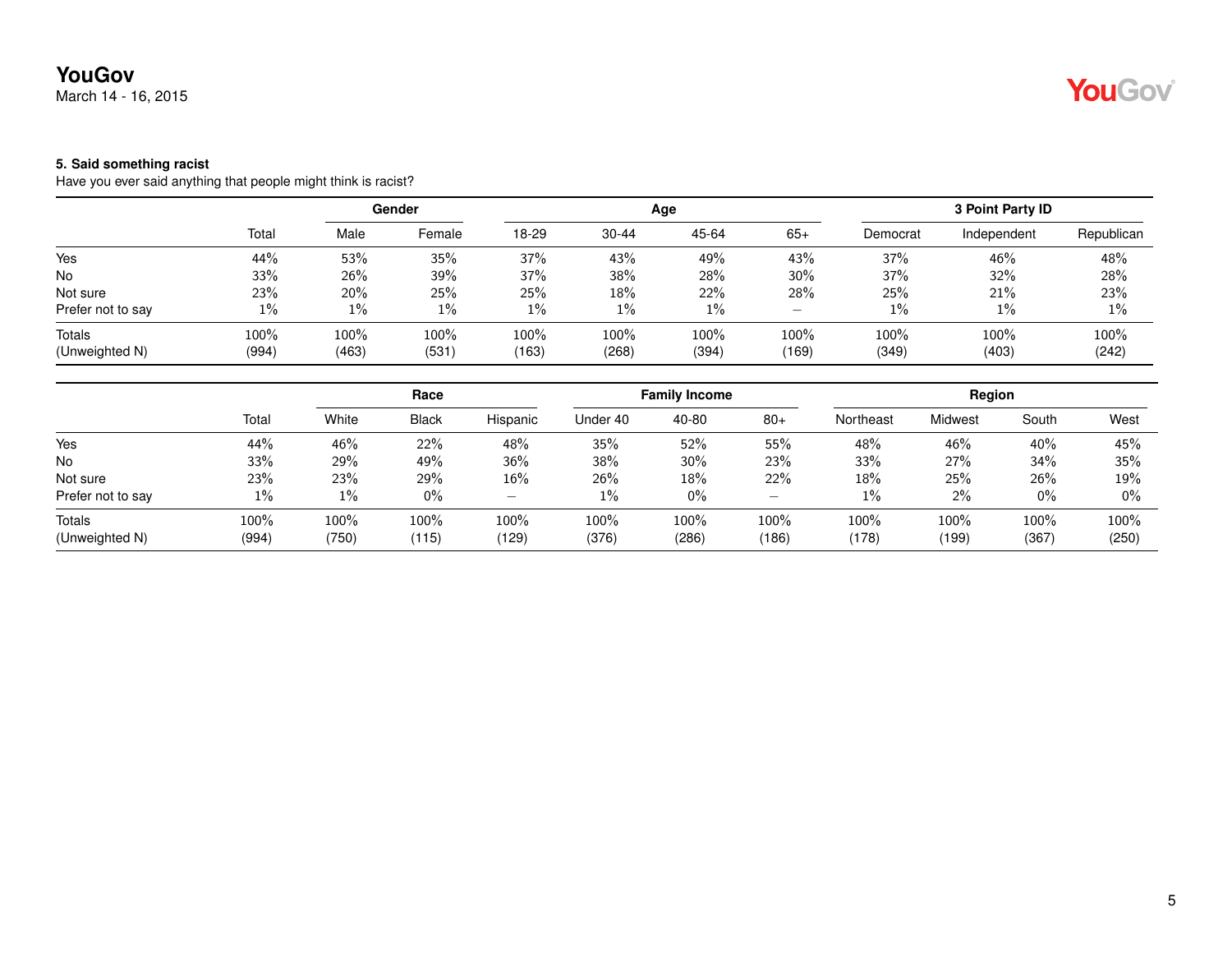March 14 - 16, 2015

### **6. Talk about race**

Do you think people talk too much or not enough about race?

|                |       | Gender |        |       |           | Age   | 3 Point Party ID |          |             |            |
|----------------|-------|--------|--------|-------|-----------|-------|------------------|----------|-------------|------------|
|                | Total | Male   | Female | 18-29 | $30 - 44$ | 45-64 | $65+$            | Democrat | Independent | Republican |
| Too much       | 51%   | 48%    | 54%    | 31%   | 44%       | 62%   | 63%              | 33%      | 53%         | 77%        |
| About right    | 12%   | 14%    | $10\%$ | 23%   | 15%       | 6%    | 8%               | 16%      | 11%         | $9\%$      |
| Not enough     | 23%   | 25%    | 21%    | 27%   | 23%       | 21%   | 22%              | 36%      | 20%         | 7%         |
| Don't know     | 14%   | 13%    | 15%    | 18%   | 18%       | 11%   | $7\%$            | 15%      | 16%         | 7%         |
| Totals         | 100%  | 100%   | 100%   | 100%  | 100%      | 100%  | 100%             | 100%     | 100%        | 100%       |
| (Unweighted N) | (997) | (463)  | (534)  | (165) | (269)     | (393) | (170)            | (351)    | (403)       | (243)      |

|                |       | Race   |              |          | <b>Family Income</b> |        |       | Region    |         |       |       |
|----------------|-------|--------|--------------|----------|----------------------|--------|-------|-----------|---------|-------|-------|
|                | Total | White  | <b>Black</b> | Hispanic | Under 40             | 40-80  | $80+$ | Northeast | Midwest | South | West  |
| Too much       | 51%   | 57%    | 18%          | 49%      | 49%                  | 56%    | 53%   | 53%       | 51%     | 53%   | 48%   |
| About right    | 12%   | $11\%$ | 14%          | 15%      | 13%                  | 11%    | 11%   | 11%       | 17%     | $8\%$ | 15%   |
| Not enough     | 23%   | 18%    | 49%          | 24%      | 21%                  | 22%    | 29%   | 21%       | 18%     | 25%   | 25%   |
| Don't know     | 14%   | 13%    | 19%          | 13%      | 17%                  | $10\%$ | 7%    | 16%       | 14%     | 14%   | 12%   |
| Totals         | 100%  | 100%   | 100%         | 100%     | 100%                 | 100%   | 100%  | 100%      | 100%    | 100%  | 100%  |
| (Unweighted N) | (997) | (753)  | (114)        | (130)    | (378)                | (285)  | (188) | (178)     | (199)   | (369) | (251) |

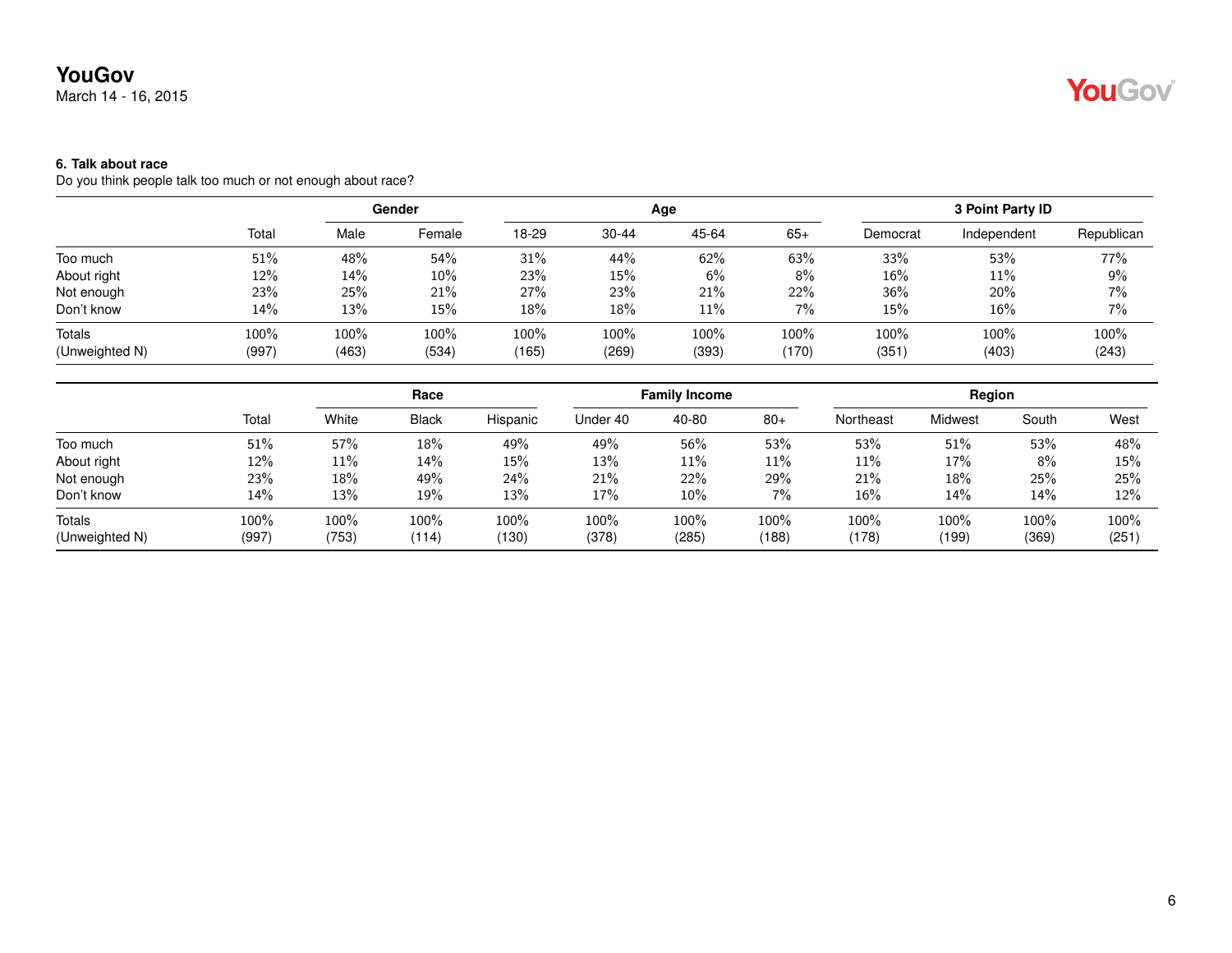March 14 - 16, 2015

# YouGov®

### **7. Know a racist**

Do you know anyone who is racist?

|                   | Total | Gender |        |       |       | Age   | 3 Point Party ID |          |             |            |
|-------------------|-------|--------|--------|-------|-------|-------|------------------|----------|-------------|------------|
|                   |       | Male   | Female | 18-29 | 30-44 | 45-64 | $65+$            | Democrat | Independent | Republican |
| Yes               | 62%   | 61%    | 64%    | 63%   | 54%   | 66%   | 66%              | 62%      | 64%         | 58%        |
| <b>No</b>         | 21%   | 20%    | 21%    | 22%   | 30%   | 17%   | 14%              | 21%      | 18%         | 26%        |
| Not sure          | 16%   | 17%    | 14%    | 15%   | 13%   | 15%   | 20%              | 16%      | 16%         | 15%        |
| Prefer not to say | 2%    | $2\%$  | $1\%$  | $0\%$ | 3%    | 2%    | -                | $0\%$    | $2\%$       | 2%         |
| Totals            | 100%  | 100%   | 100%   | 100%  | 100%  | 100%  | 100%             | 100%     | 100%        | 100%       |
| (Unweighted N)    | (998) | (463)  | (535)  | (165) | (269) | (396) | (168)            | (350)    | (405)       | (243)      |

|                   |        | Race  |                          |          | <b>Family Income</b> |       |       | Region    |         |       |       |
|-------------------|--------|-------|--------------------------|----------|----------------------|-------|-------|-----------|---------|-------|-------|
|                   | Total  | White | <b>Black</b>             | Hispanic | Under 40             | 40-80 | $80+$ | Northeast | Midwest | South | West  |
| Yes               | 62%    | 66%   | 48%                      | 56%      | 57%                  | 69%   | 63%   | 56%       | 63%     | 62%   | 67%   |
| No                | 21%    | 19%   | 27%                      | 26%      | 26%                  | 17%   | 18%   | 23%       | 19%     | 20%   | 21%   |
| Not sure          | $16\%$ | 14%   | 25%                      | 16%      | 15%                  | 13%   | 18%   | 19%       | 17%     | 16%   | 12%   |
| Prefer not to say | 2%     | 2%    | $\overline{\phantom{0}}$ | 2%       | $1\%$                | –     | $1\%$ | 2%        | 1%      | 2%    | 1%    |
| <b>Totals</b>     | 100%   | 100%  | 100%                     | 100%     | 100%                 | 100%  | 100%  | 100%      | 100%    | 100%  | 100%  |
| (Unweighted N)    | (998)  | (753) | (115)                    | (130)    | (380)                | (286) | (186) | (179)     | (199)   | (369) | (251) |